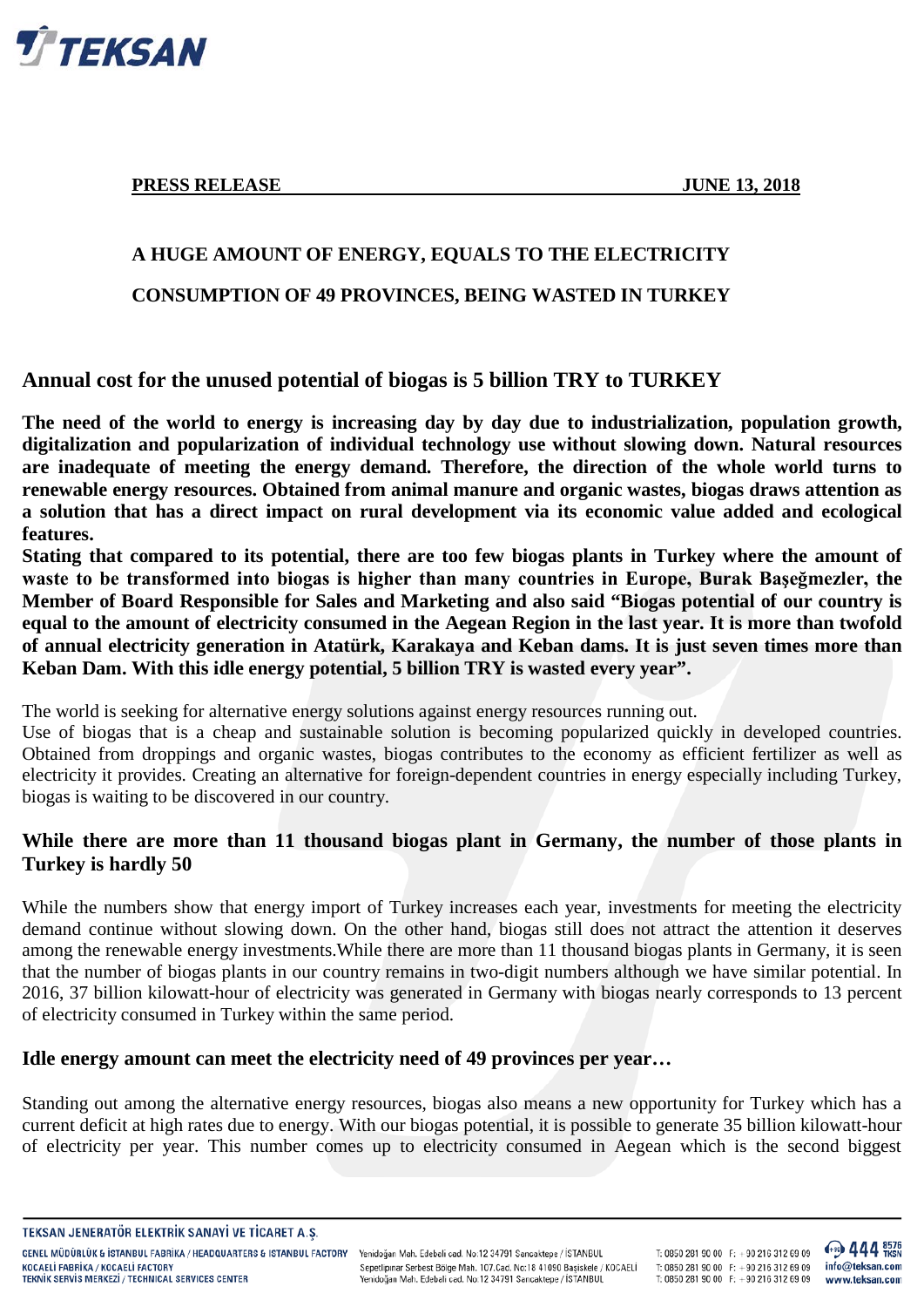

industrial zone of Turkey in the last year. Unfortunately, we cannot use this potential corresponding to total electricity consumption of Eastern Anatolia, Southeastern Anatolia and Black Sea.

Stating that biogas plants may give an idle potential to our country as both electricity and fertilizer, **Burak Başeğmezler, the Member of the Board responsible for Sales and Marketing** said: "Through biogas plants, we can generate electricity from the resources which are not commonly utilized. Annual biogas potential of our country is 35 terawatt-hour (35 TWh), it means 35 billion kilowatt-hour (35 billion KWh), which is a significant asset for all of us. e do not use the energy corresponding to 12 percent of Turkey's 292 billion kilowatt-hour of electricity consumption in 2017 and we waste it. With this potential we do not use, 5 billion TRY is wasted in every year. Total electricity power generated by Keban, Karakaya and Atatürk hydroelectric power plants located on Fırat River in 2016 was 16 billion 798 million kilowatt-hour. Our annual biogas potential is two times more than electricity generated in these three dams. We are talking about seven times more than just Keban Dam. This number is also equals to total electricity consumption of 49 provinces of Turkey in 2017. If we used electricity power generated from biogas in our cities, we would be able to reduce current deficit due to energy. If Akkuyu Nuclear Power Plant, a 4 thousand 800 MW plant which is under construction now, operates in full capacity, annual electricity power generation will be 42 billion kilowatt-hour. Therefore, it means we may generate electricity same amount as Akkuyu with biogas. It is possible to vary the examples. Moreover, considering both manufacturers and operators, the estimated contribution of biogas plants to the employment is very high. In fact, in Germany, whose potential is has a similar with us, the number of people employed in the industry is 40 thousand. In addition, these plants transform organic wastes and droppings into energy and prevents them from damaging to the environment".

Highlighting that the there is a few number of biogas plants that operate properly despite of very strong biogas potential in Turkey, **Mr. Başeğmezler** said, "While there are more than 11 thousand biogas plants in Germany, our country has approximately 50 biogas plants, although we have a similar potential. If this number increases, it will make a serious contribution to the national economy. It is important to establish a plant with an suitable infrastructure to our country instead of ideas and projects derived from the abroad. In this sense, we think that the determination and the authorization of the specialized institution for project supervision, follow-up and consultancy is essential. It is undoubted that people to work in the plants should be well-educated in their fields of work. Engagement of training and certification processes by the companies to be determined at this point reveals as a solution".

Mentioning about solutions of Teksan in biogas, **Burak Başeğmezler** said, "As Teksan Jeneratör, we carry out important activities at the point of sustainable solutions. Our company provides complete solutions in cogeneration and environmental equipment by forming a conglomeration with other local suppliers in biogas systems. We have established cogeneration systems which operate with biogas obtained from waste water and animal wastes so far. Electricity power we generate meets the electricity need of the plant or is sold to mains. In the near future, we will start to provide cogeneration systems to small-scale biogas plants with local engines".

| <b>NUMBERS</b>                                                                                                                       |  |          |                            |  |  |
|--------------------------------------------------------------------------------------------------------------------------------------|--|----------|----------------------------|--|--|
| 2017 electricity consumption in Turkey<br><b>Resource: 2017 Market Development Report</b><br>of EMRA Electricity Market              |  |          | 292 TWh / 292 billion KWh  |  |  |
| 2016 Electricity Power Generation of Atatürk-<br>Karakaya-Keban HPP<br><b>Resource: Electricity Generation Corporation</b><br>(EÜAŞ) |  |          | 16 billion 798 million KWh |  |  |
| <b>Atatürk Dam</b>                                                                                                                   |  |          | 6 billion 38 million KWh   |  |  |
| Karakaya Dam                                                                                                                         |  |          | 5 billion 795 million KWh  |  |  |
| <b>Keban Dam</b>                                                                                                                     |  |          | 4 billion 965 million KWh  |  |  |
| <b>Generation Capacity of Akkuyu Nuclear</b>                                                                                         |  | 4.800 MW |                            |  |  |

#### TEKSAN JENERATÖR ELEKTRIK SANAYI VE TICARET A.S.

GENEL MÜDÜRLÜK & İSTANBUL FABRİKA / HEADQUARTERS & ISTANBUL FACTORY KOCAFLİ FARRİKA / KOCAFLİ FACTORY **TEKNIK SERVIS MERKEZI / TECHNICAL SERVICES CENTER** 

Yenidoğan Mah. Edebali cad. No:12 34791 Sancaktepe / İSTANBUL Sepetlipinar Serbest Bölge Mah. 107.Cad. No:18 41090 Başiskele / KOCAELİ Yenidoğan Mah. Edebali cad. No:12 34791 Sancaktepe / İSTANBUL

T: 0850 281 90 00  $F$ : +90 216 312 69 09 T: 0850 281 90 00 F:  $+90$  216 312 69 09 T: 0850 281 90 00 F:  $+90$  216 312 69 09 444 FKSN info@teksan.com www.teksan.com